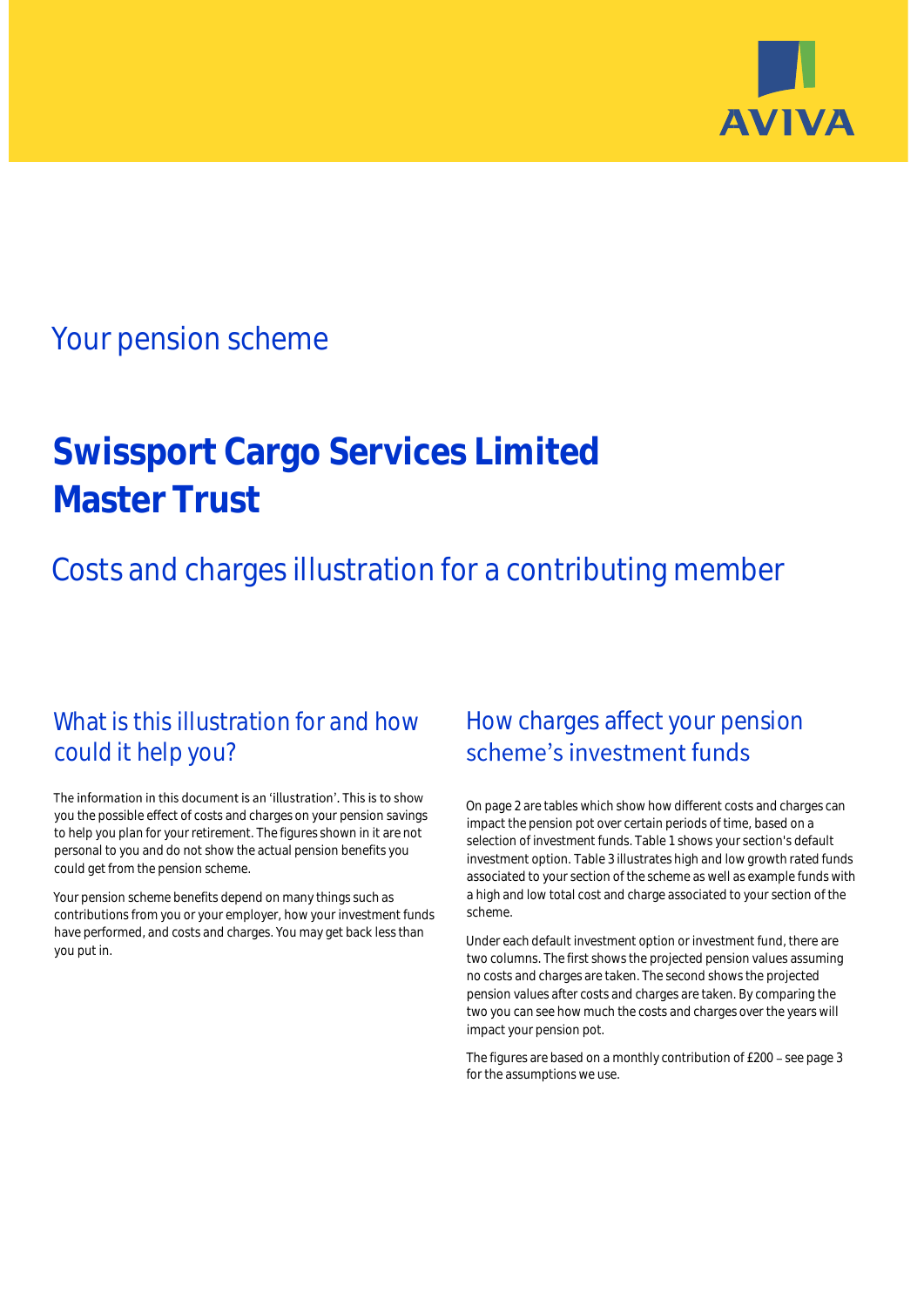| Illustration of effect of costs and charges on the Default Investment Option in<br><b>Swissport Cargo Services Limited Master Trust</b> |                                                                                               |                                    |  |  |  |  |  |  |
|-----------------------------------------------------------------------------------------------------------------------------------------|-----------------------------------------------------------------------------------------------|------------------------------------|--|--|--|--|--|--|
|                                                                                                                                         | <b>My Future</b><br>Assumed growth rate 3.2% (p.a.)<br>Assumed costs and charges 0.39% (p.a.) |                                    |  |  |  |  |  |  |
|                                                                                                                                         |                                                                                               |                                    |  |  |  |  |  |  |
|                                                                                                                                         |                                                                                               |                                    |  |  |  |  |  |  |
| At end of year                                                                                                                          | Projected value assuming no                                                                   | <b>Projected value after costs</b> |  |  |  |  |  |  |
|                                                                                                                                         | costs and charges are taken                                                                   | and charges are taken              |  |  |  |  |  |  |
| $\mathbf{1}$                                                                                                                            | £2,390                                                                                        | £2,380                             |  |  |  |  |  |  |
| $\overline{2}$                                                                                                                          | £4,800                                                                                        | £4,780                             |  |  |  |  |  |  |
| 3                                                                                                                                       | £7,240                                                                                        | £7,190                             |  |  |  |  |  |  |
| 4                                                                                                                                       | £9,700                                                                                        | £9,620<br>£12,100                  |  |  |  |  |  |  |
| 5                                                                                                                                       | £12,200                                                                                       |                                    |  |  |  |  |  |  |
| 10                                                                                                                                      | £25,100                                                                                       | £24,500                            |  |  |  |  |  |  |
| 15                                                                                                                                      | £38,600                                                                                       | £37,400                            |  |  |  |  |  |  |
| 20                                                                                                                                      | £52,900                                                                                       | £50,800                            |  |  |  |  |  |  |
| 25                                                                                                                                      | £68,000                                                                                       | £64,500                            |  |  |  |  |  |  |
| 30                                                                                                                                      | £84,000                                                                                       | £78,800                            |  |  |  |  |  |  |
| 35                                                                                                                                      | £101,000                                                                                      | £93,500                            |  |  |  |  |  |  |
| 40                                                                                                                                      | £117,000                                                                                      | £108,000                           |  |  |  |  |  |  |
| 45                                                                                                                                      | £132,000                                                                                      | £120,000                           |  |  |  |  |  |  |
| 50                                                                                                                                      | £145,000                                                                                      | £130,000                           |  |  |  |  |  |  |

### **Table 2**

| List of Funds included in the Default Investment Option |                       |                    |
|---------------------------------------------------------|-----------------------|--------------------|
| <b>Fund name</b>                                        | <b>Total Cost and</b> | <b>Growth Rate</b> |
|                                                         | Charge (p.a.)         | (p.a.)             |
| Av MyM My Future Growth                                 | 0.41%                 | 3.60%              |
| Av MyM My Future Consolidation                          | 0.36%                 | 2.40%              |
|                                                         |                       |                    |
|                                                         |                       |                    |
|                                                         |                       |                    |
|                                                         |                       |                    |
|                                                         |                       |                    |
|                                                         |                       |                    |
|                                                         |                       |                    |
|                                                         |                       |                    |

#### **Aviva Life & Pensions UK Limited.**

Registered in England No. 3253947. Registered office: Aviva, Wellington Row, York, YO90 1WR. Authorised by the Prudential Regulation Authority and regulated by the Financial Conduct Authority and the Prudential Regulation Authority. Firm Reference Number 185896. **aviva.co.uk** TEMP GFI NG071309 09/2018